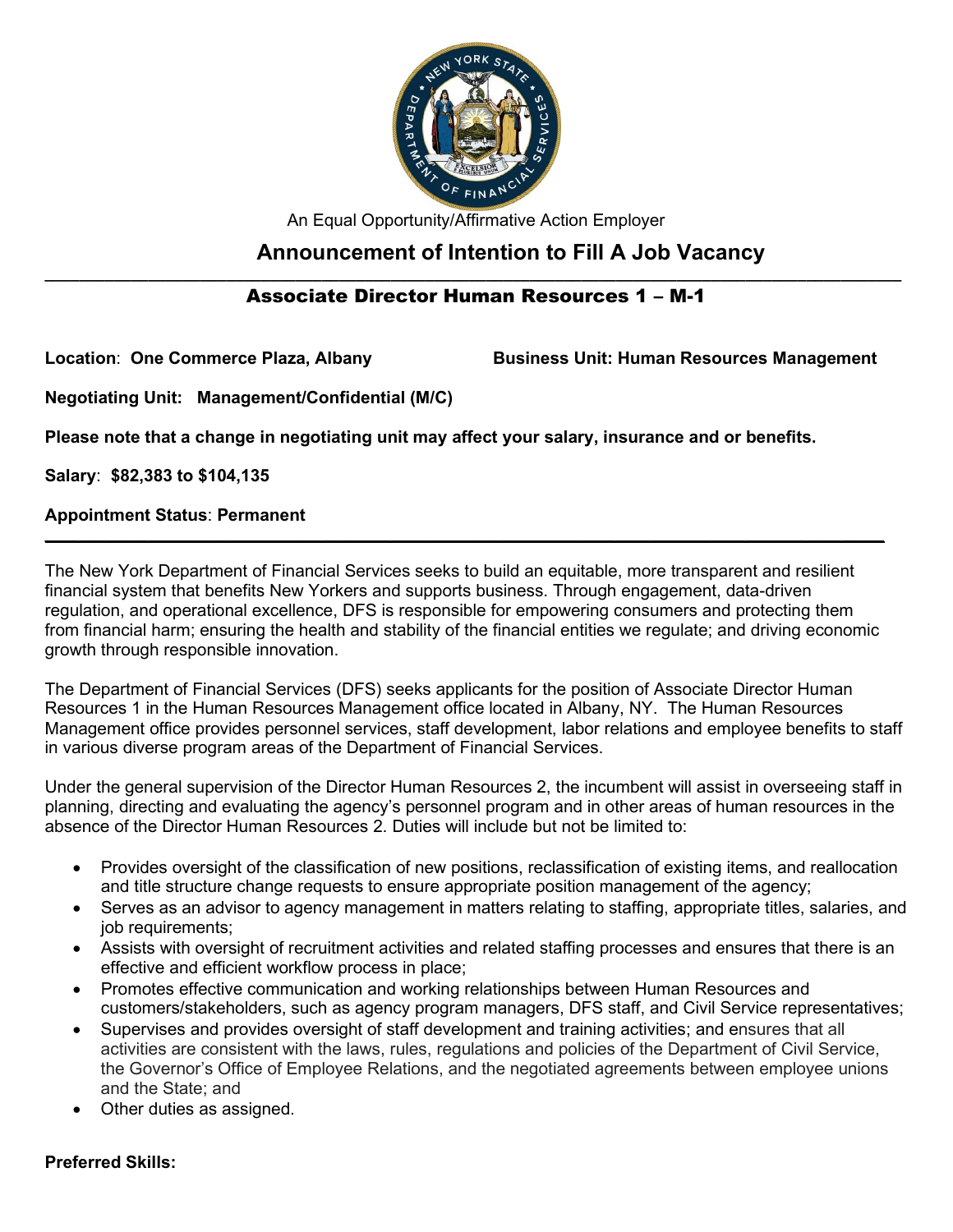- Proficiency in HR systems, such as NYSTEP, HRIS, ELMS, and the Microsoft Suite, including Excel, Word and Outlook.
- Leadership and mentoring abilities, and commitment to teamwork.
- Organizational and multi-tasking skills, with attention to detail, in addition to interpersonal and communication skills.
- High degree of professionalism, strong work ethic and customer service focus.

#### **Appointment method:**

**Transfer:** Candidates must have one year of permanent competitive service in a title eligible for transfer via Section 52.6 of the Civil Services Law. Information regarding transfer eligibility may be available on the Civil Service Career Mobility Office website at [http://careermobilityoffice.cs.ny.gov/cmo/.](http://careermobilityoffice.cs.ny.gov/cmo/)

*Please note that under Civil Service Law, an employee cannot have two consecutives upward 52.6 or 70.1 transfers without an intervening eligible list appointment, if such transfers would result in an increase of more than two salary grades.*

**Provisional or Non-Competitive Promotion:** Candidates must have one year of permanent competitive service as a Human Resources Specialist 2, SG-23.

**Provisional Appointment:** A provisional appointment requires that the employee take the next examination for the title and be reachable on the resulting eligible list. All candidates at the highest score are immediately reachable. Candidates at the lower scores can be considered only when there are fewer than 3 candidates at the higher scores. If a provisionally appointed candidate is either not successful on the examination or not immediately reachable on the eligible list, they generally will not be allowed to remain in the position.

**Non-Competitive Promotion (NCP):** In accordance with Section 52.7 of the Civil Service Law, if the number of qualified candidates who apply for the position is three or less, a permanent appointment can be made, at agency discretion, by non-competitive promotion of an applicant who meets the minimum qualifications.

**To Apply:** Interested qualified candidates must submit a resume and letter of interest **no later than June 22, 2022** to the email address listed below. Please include the Box # **(Box ADHR1-00729)** in the subject line of your email to ensure receipt of your application. **Email submissions are preferred.**

> Thomas Hurd Box ADHR1-00729 New York State Department of Financial Services Office of Human Resources Management One Commerce Plaza, Suite 301 Albany, NY 12257 Email: Thomas.hurd@dfs.ny.gov Fax: (518) 402-5071

#### **All candidates that apply may not be scheduled for an interview**

#### **Public Service Loan Forgiveness**

Employment with New York State qualifies an individual for Public Service Loan Forgiveness (PSLF). This program forgives the remaining balance on any Direct Student Loans after you have made 120 qualifying monthly payments while working fulltime for a U.S. federal, state, local, or tribal government or not-for-profit organization. To learn more about the program and whether you would qualify, please visit: [https://studentaid.gov/manage-loans/forgiveness-cancellation/public-service](https://gcc02.safelinks.protection.outlook.com/?url=https%3A%2F%2Fstudentaid.gov%2Fmanage-loans%2Fforgiveness-cancellation%2Fpublic-service&data=05%7C01%7CRyan.Taratus%40dfs.ny.gov%7Ca5589a885aaa4f38409c08da4d44e1f8%7Cf46cb8ea79004d108ceb80e8c1c81ee7%7C0%7C0%7C637907255482013888%7CUnknown%7CTWFpbGZsb3d8eyJWIjoiMC4wLjAwMDAiLCJQIjoiV2luMzIiLCJBTiI6Ik1haWwiLCJXVCI6Mn0%3D%7C3000%7C%7C%7C&sdata=eRLRIHKEIgoxAyHSe3KYdxL5EDZ5imMKw6lim0EDHBM%3D&reserved=0)

## **AMERICANS WITH DISABILITIES ACT: REASONABLE ACCOMMODATIONS**

Under the Americans with Disabilities Act (ADA), the Department of Financial Services is required to provide reasonable accommodation for known physical or mental limitations of an otherwise qualified applicant with a disability if an accommodation would enable the applicant to perform the essential functions of the job. If the accommodation would constitute an undue hardship on the operations of the agency, the agency is not required to provide it.